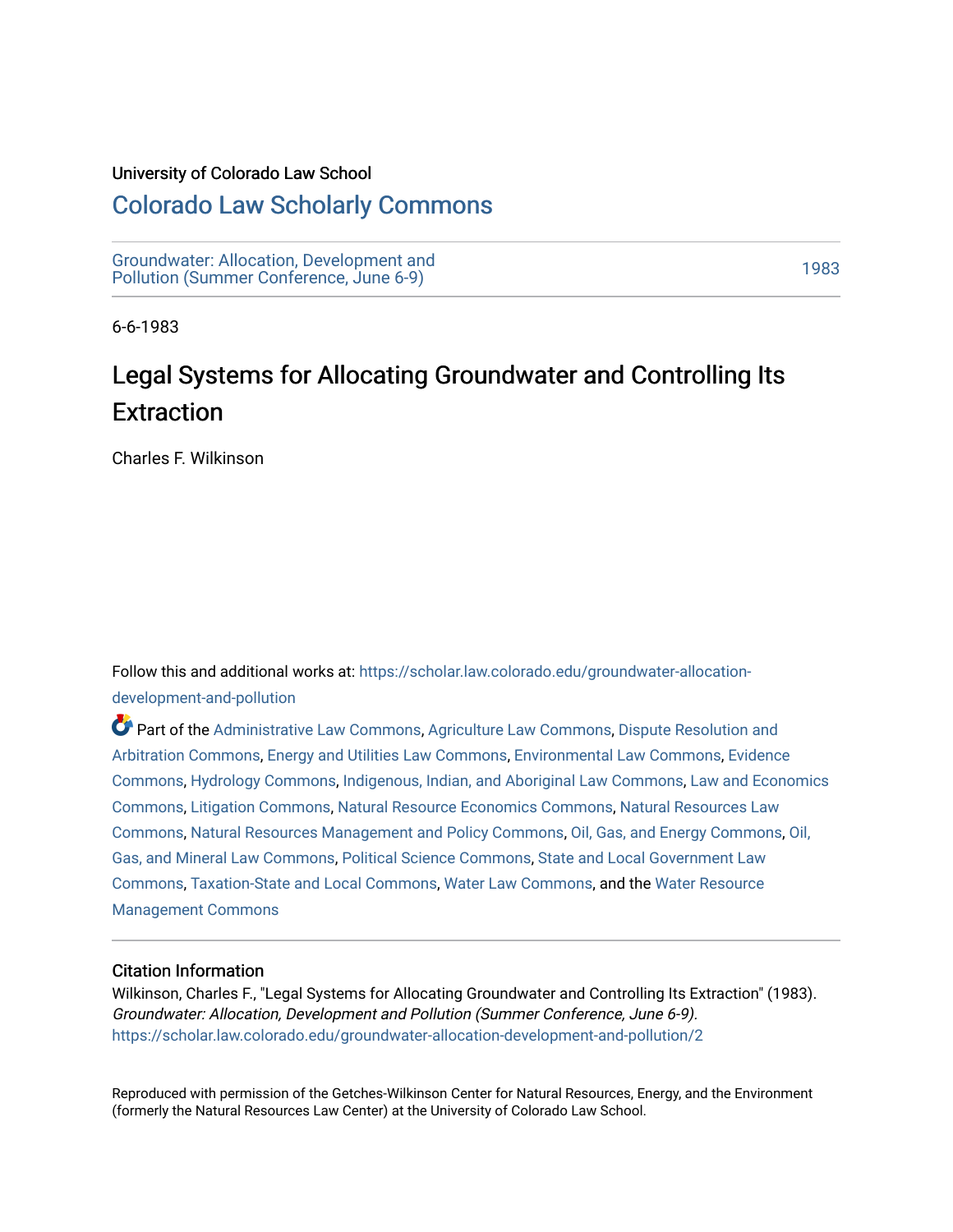

Charles F. Wilkinson, *Legal Systems for Allocating Groundwater and Controlling Its Extraction*, *in* GROUNDWATER: ALLOCATION, DEVELOPMENT AND POLLUTION (Natural Res. Law Ctr., Univ. of Colo. Sch. of Law 1983).

Reproduced with permission of the Getches-Wilkinson Center for Natural Resources, Energy, and the Environment (formerly the Natural Resources Law Center) at the University of Colorado Law School.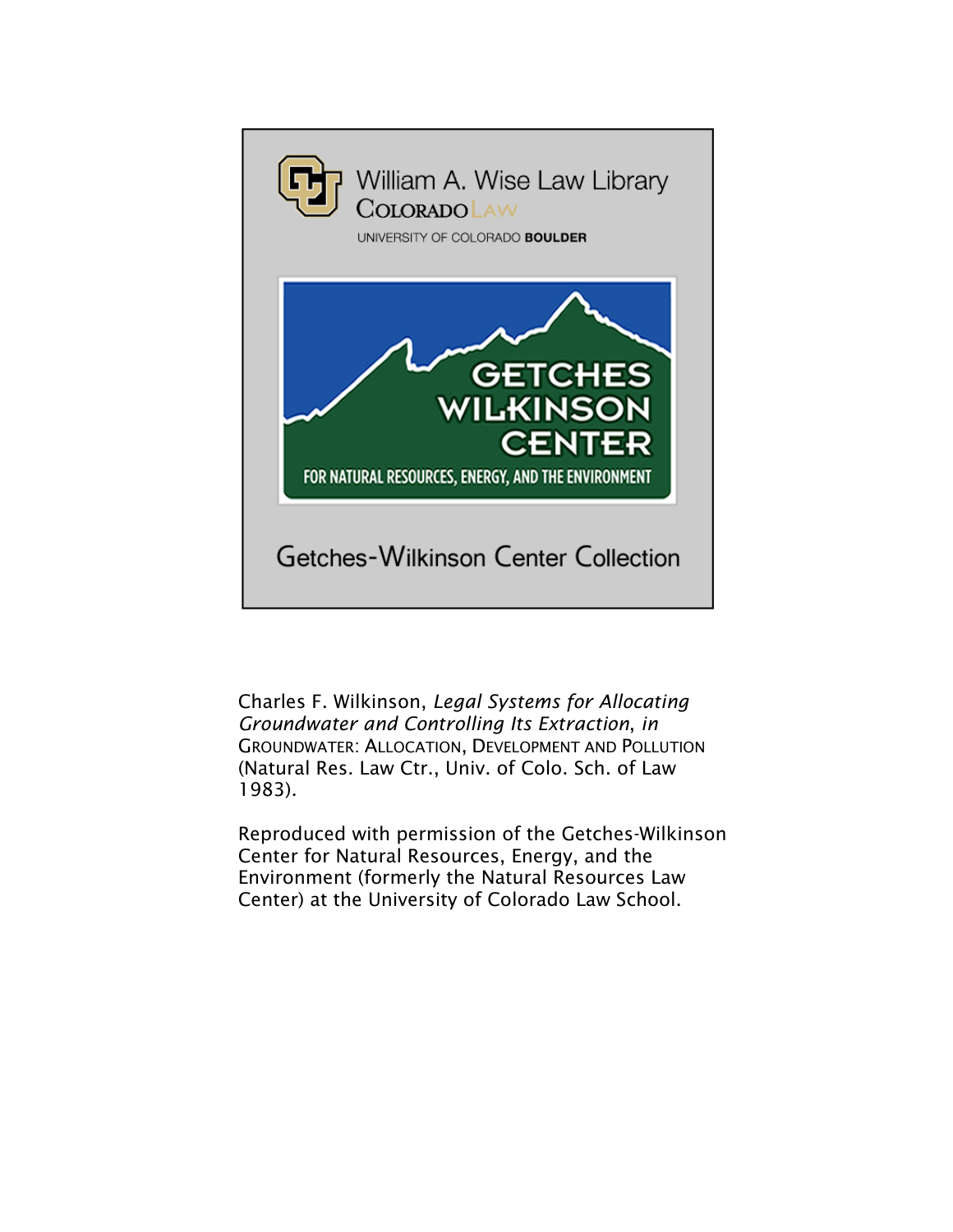#### LEGAL SYSTEMS FOR ALLOCATING GROUNDWATER AND CONTROLLING ITS EXTRACTION

Professor Charles F. Wilkinson School of Law -- University of Oregon

 $\sim$ 

e"

 $\overline{\phantom{a}}$ 

GROUNDWATER: ALLOCATION, DEVELOPMENT AND POLLUTION

a short course sponsored by the Natural Resources Law Center University of Colorado School of Law June 6-9, 1983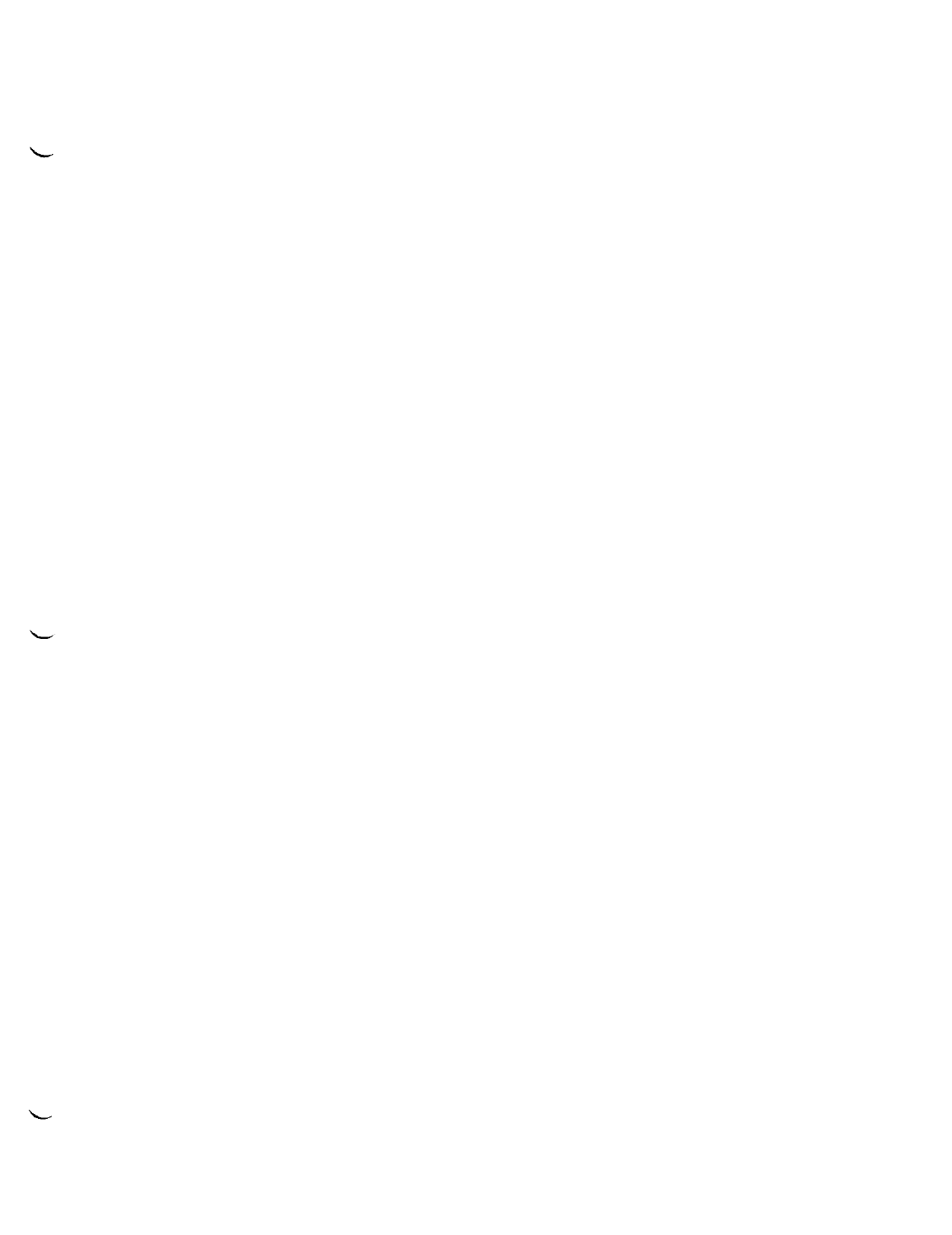#### I. INTRODUCTION

- A. Groundwater Law and Technology: Relatively New Developments in Comparison with the Surface Water Resource
- B. Research Sources
	- 1. General authorities on water law.
		- a. 2 W. Hutchins, WATER RIGHTS IN THE NINETEEN WESTERN STATES 631-756 (U.S. Department of Agriculture, 1971-1977), relatively current, state-by-state analysis of water law.
		- b. 5 WATERS AND WATER RIGHTS 407-74 (R. Clark ed.) (A. Smith Co., 1967), comprehensive, multi-volume treatise on water law, now outdated in a few areas.
		- c. C. Meyers and A. Dan Tarlock, WATER RESOURCE MANAGEMENT 641-778 (2nd ed.) (Foundation Press, 1980), casebook on water law.
		- d. F. Trelease, WATER LAW 438-539 (3d ed.) (West Publishing Co., 1979), casebook on water law.
	- 2. Groundwater allocation regimes and the economics of allocation.

-1-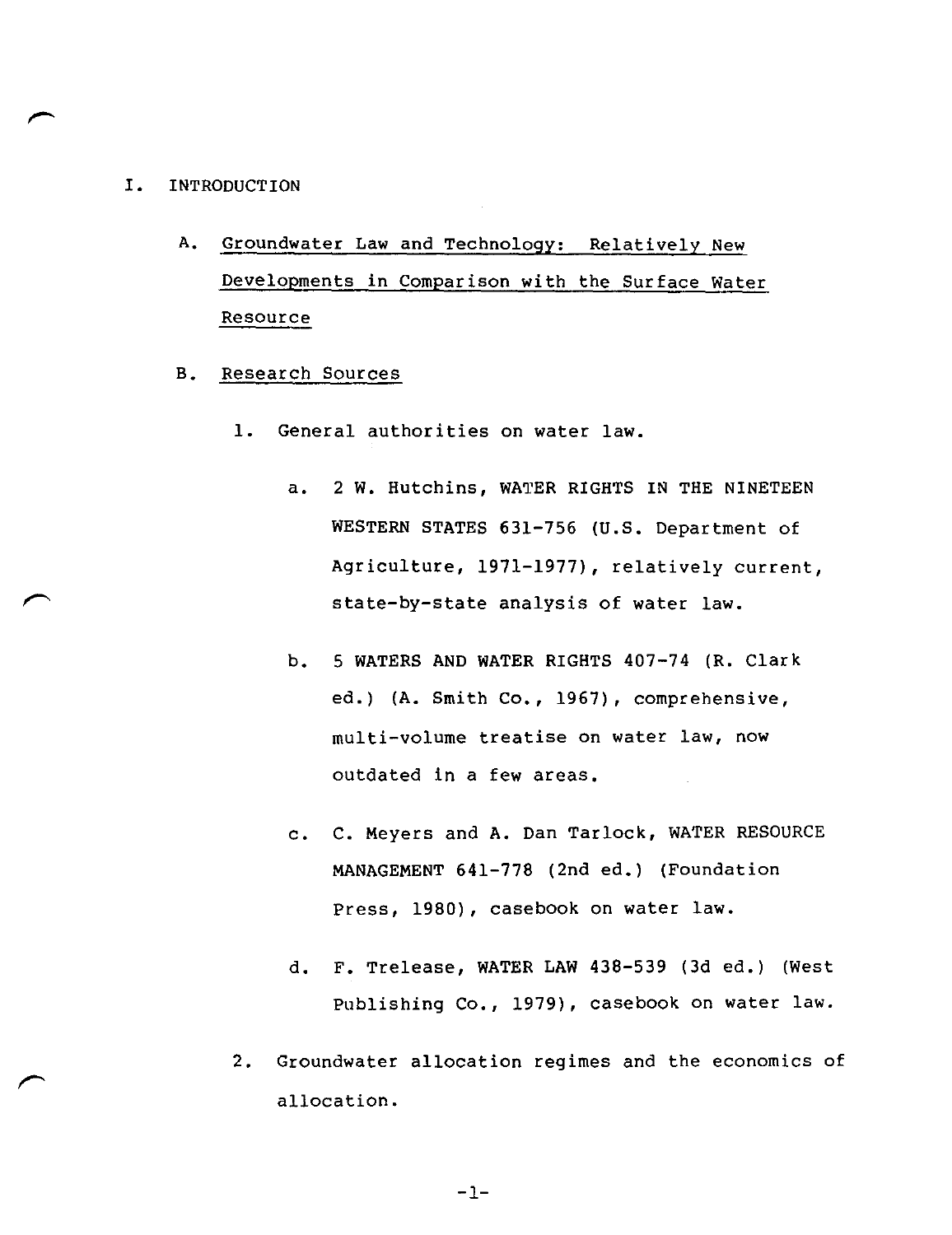- a. C. Corker, GROUNDWATER LAW, MANAGEMENT AND ADMINISTRATION (National Water Comm'n, Legal Study No. 6) (1971).
- b. Trelease, Conjunctive Use of Groundwater and Surface Water, 273 Rocky Mtn. Min. L. Inst. 1853 (1982).
- C. Clark and Arquedas, Developments in Groundwater Law, 57 Neb. L. Rev. 283 (1978).
- d. Governor's Commission to Review California Water Rights Law, Final Report 135-169 (1978).
- e. Aiken, Ground Water Mining Law and Policy, 53 U. Colo. L. Rev. 505 (1982).
- f. Loew, Ruedisili and Graham, Beyond Section 858: A Proposed Groundwater Liability and Mangement System for the Eastern U.S., 8 Ecol. L. Q. 131 (1979).
- g. Comment, Who Pays When the Well Runs Dry?, 37 U. Colo. L. Rev. 402 (1965).
- h. Friedman, The Economics of the Common Pool: Property Rights in Exhaustible Resources, 18 U.C.L.A. L. Rev. 855 (1971).

 $-2-$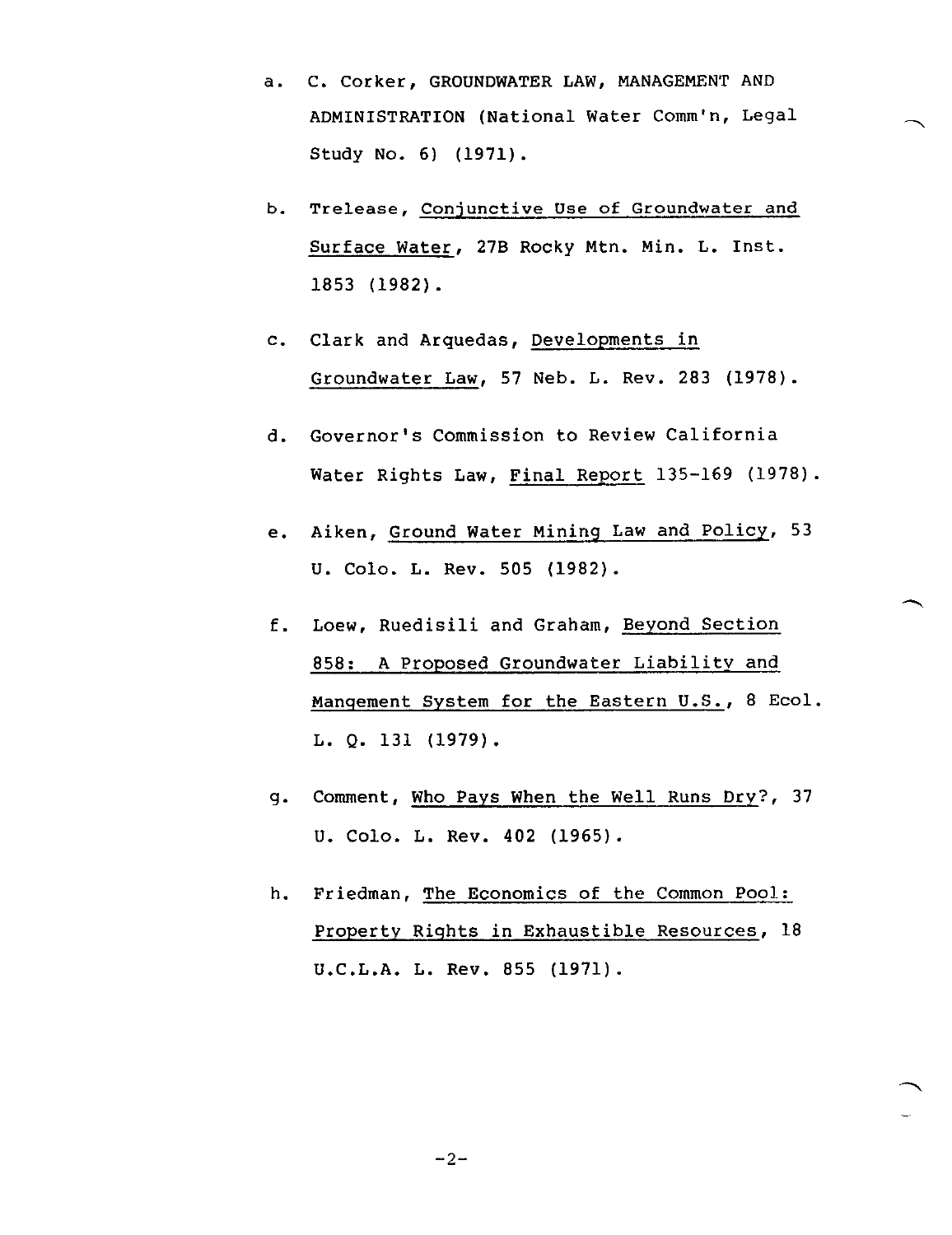- II. GROUNDWATER AND THE LAW: RESISTING THE HYDROLOGIC REALITY
	- A. The Old Legal Fiction. The early cases often relied on the legal fiction of two different types of groundwater. See e.g., Howard v. Perrin, 8 Ariz. 347, 76 P. 460 (1904). One type is percolating groundwater; the other is water that flows in a defined subterranean watercourse. However this distinction does not reflect the hydrologic reality; hydrologically, groundwater can appropriately be classified as either tributary or nontributary to surface water.
	- B. Tributary groundwater is water that is in some way hydrologically connected to surface water, so that extraction of this groundwater source would have some impact upon surface flows.
	- C. Non-tributary groundwater is water that is not hydrologically connected to any surface stream. This form of groundwater is in reality rare. One commentator asserts: "most engineers and geologists believe all water is tributary to some stream, in some quantity, at some future point in time." Comment, Reasonable Use of Percolating Groundwater, 13 Ariz. L. Rev. 490, 493 (1971).

Thus, non-tributary groundwater generally refers to water with a minimal connection to surface streams. Withdrawing such water would not effect change in a surface stream, if at all, for a long time and perhaps

 $-3-$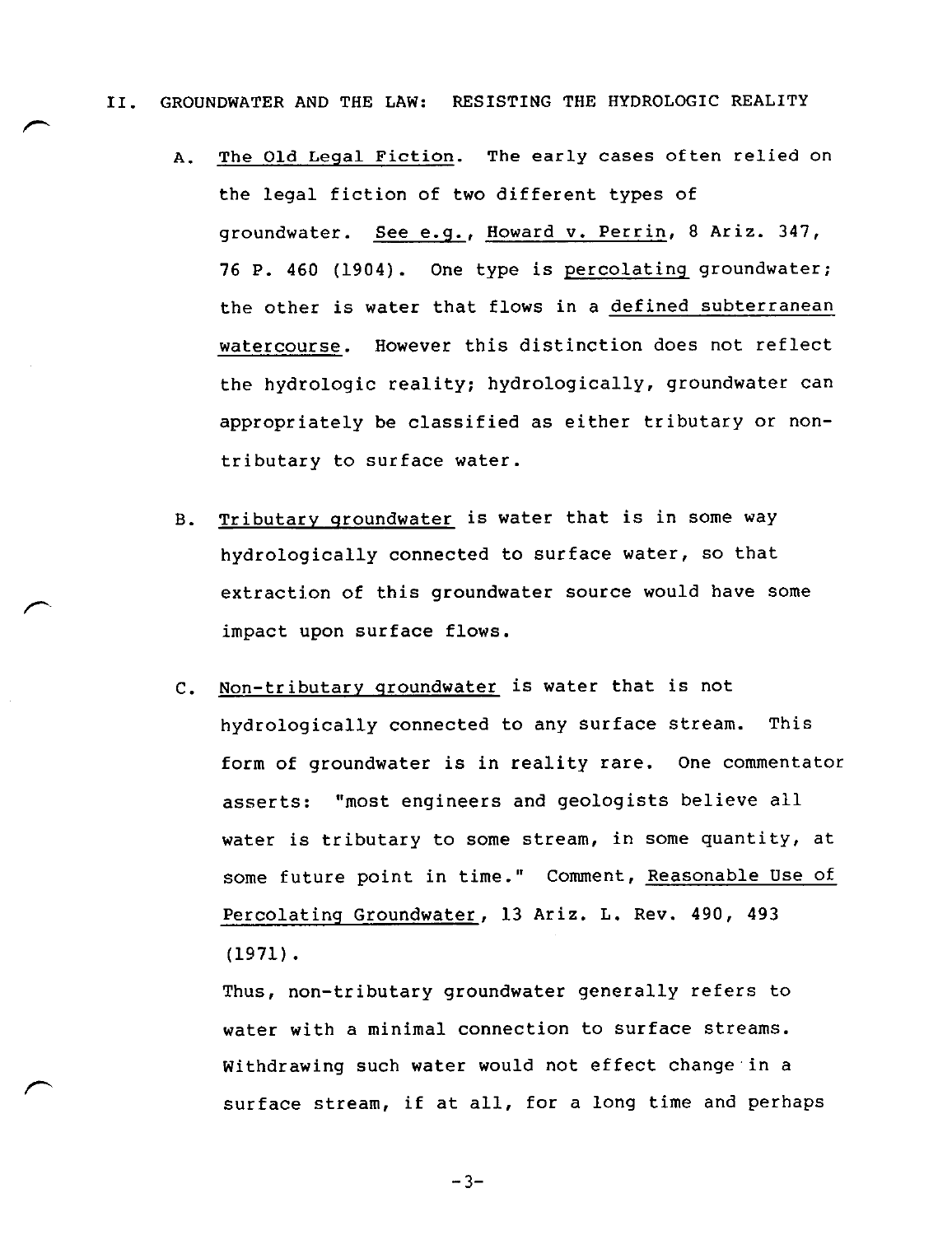over a great distance. Typically, the recharge rate in this type of groundwater source is very slow and the water in the formation has accumulated over a very long time.

#### III. THE TRADITIONAL GROUNDWATER ALLOCATION DOCTRINES

#### A. Introduction

1. Attempts to establish successful legal regimes for groundwater allocation have been fraught with inequities and frustrations. Some courts have simply abdicated:

> The secret, changeable and unknowable character of underground water in its operations is so diverse and uncertain that we cannot well subject it to the regulations of the law, nor build upon it a system of rules, as is done in the case of surface streams.

Perkins v. Kramer, 148 Mont. 355, 423 P.2d 587, 591 (1966), citing Ryan v. Quinlan, 45 Mont. 521, 532, 124 P 512, 515 (1912).

#### B. Absolute Ownership (The English Rule)

1. The rule of absolute ownership, also known as the English rule, was first formally announced in 1843 in Acton v. Blundell. In Acton, a groundwater irrigator sued a miner who dried up the irrigator's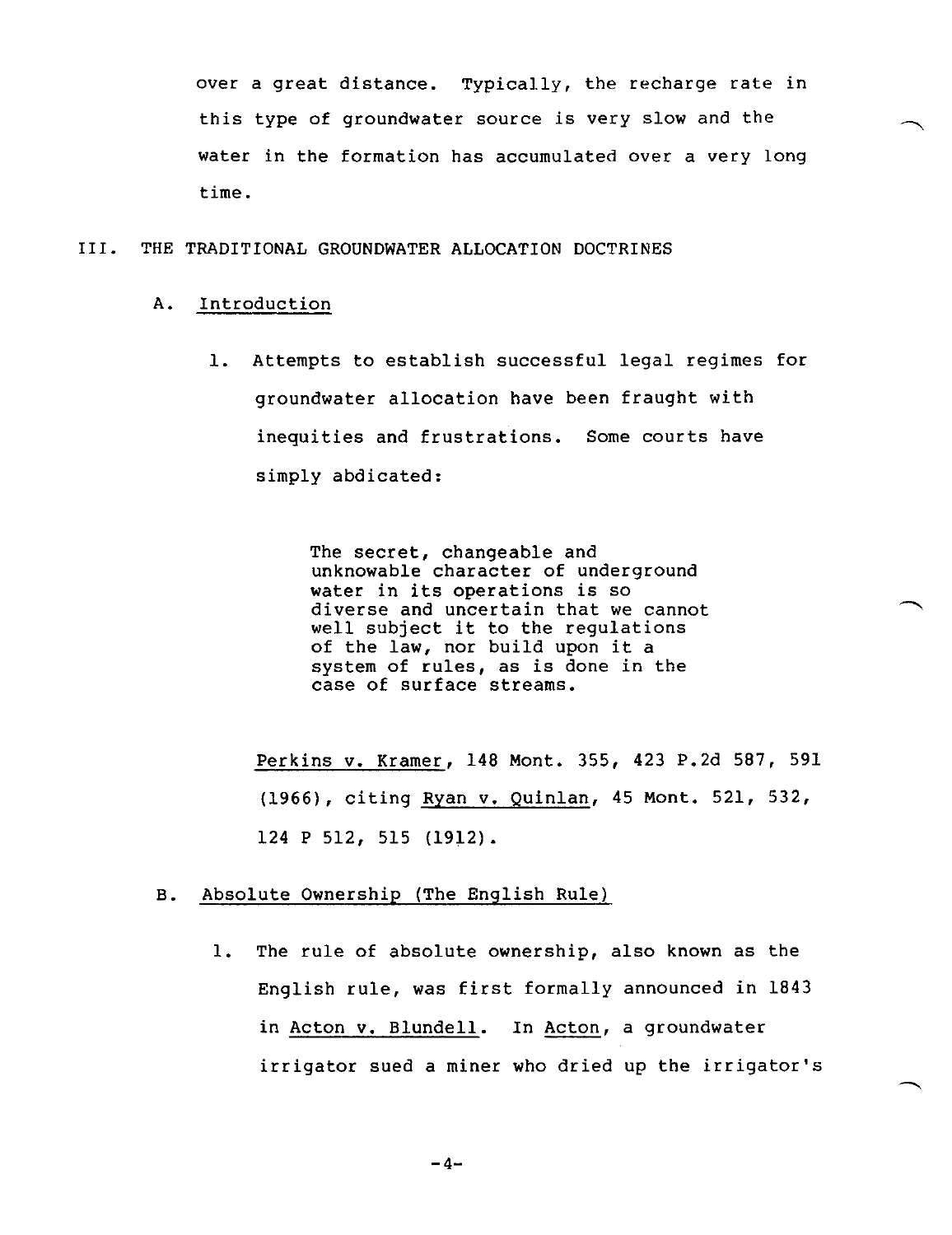supply. The court held for the miner on two bases. First, that he had a right to use his land, which he owned "from the heavens above to the center of the earth below." Second, the court said that the way of groundwater is "unknown and unknowable." This holding was judicially advantageous in that it terminated the difficult factual inquiry about what has happened, or is about to happen, down in the earth.

2. Under the rule of absolute ownership, a landowner is free to pump unlimited quantities of water, for any use, with no liability to neighbors. This rule of no-liability has been applied tenaciously, to the extent of protecting a malicious landowner whose sole intent in pumping was to injure an adjacent neighbor's groundwater supply. Huber v. Merkel, 117 Wis. 355, 94 N.W. 354 (1903), overruled, State v. Michels Pipeline Construction Co., 63 Wis. 2d, 278, 217 N.W. 2d 339 (1974). See also, Drinkwine v. State, 134 Vt. 127, 300 A. 2d 616 (1973).

### C. The Rule of Reasonable Use (The American Rule)

1. The rule of reasonable use allows landowners a usufructory right to the percolating water beneath their land subject to a reasonable use on the land from which the water is extracted. See generally,

 $-5-$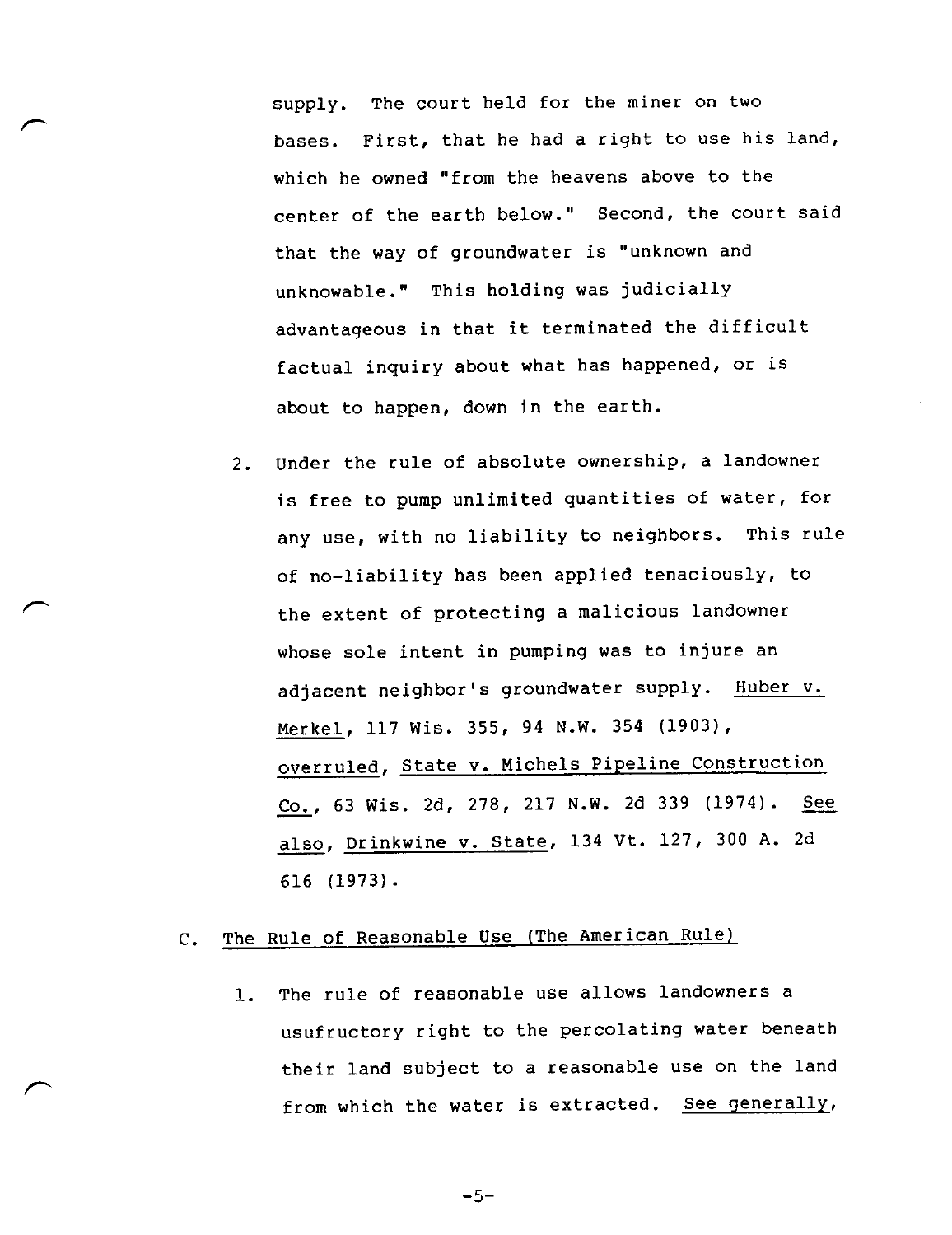Higday v. Nickolaus, 469 S.W. 2d 859 (Mo. APP. 1971).

- 2. "Reasonable use." This phrase relates to the "beneficial use" feature of appropriative law: "beneficial use is the basis, the measure and the limit of the water right." The original Restatement of Torts, S 860 defined "reasonable" in the context of riparian use. This context, however, is often inapt since most reasonable use states have rejected riparianism. Bristor v. Cheatham, 75 Ariz. 227, 255 P.2d 173, 175 (1953).
- 3. "On the land." The doctrine thus limits uses on non-overlying lands, uses on lands outside of the basin, and sales. Under the rule of reasonable use, water may be extracted and transported "off the land" so long as no neighbor can show resultant injury.
- 4. So long as the water is reasonably applied on their land, landowners may extract any amount of water, even if thereby injuring a neighbor.

#### D. Correlative Rights

1. This doctrine first appeared in Katz v. Walkinshaw, 141 Cal. 116, 70 P. 663, 74 P. 766 (1902).

$$
-6-
$$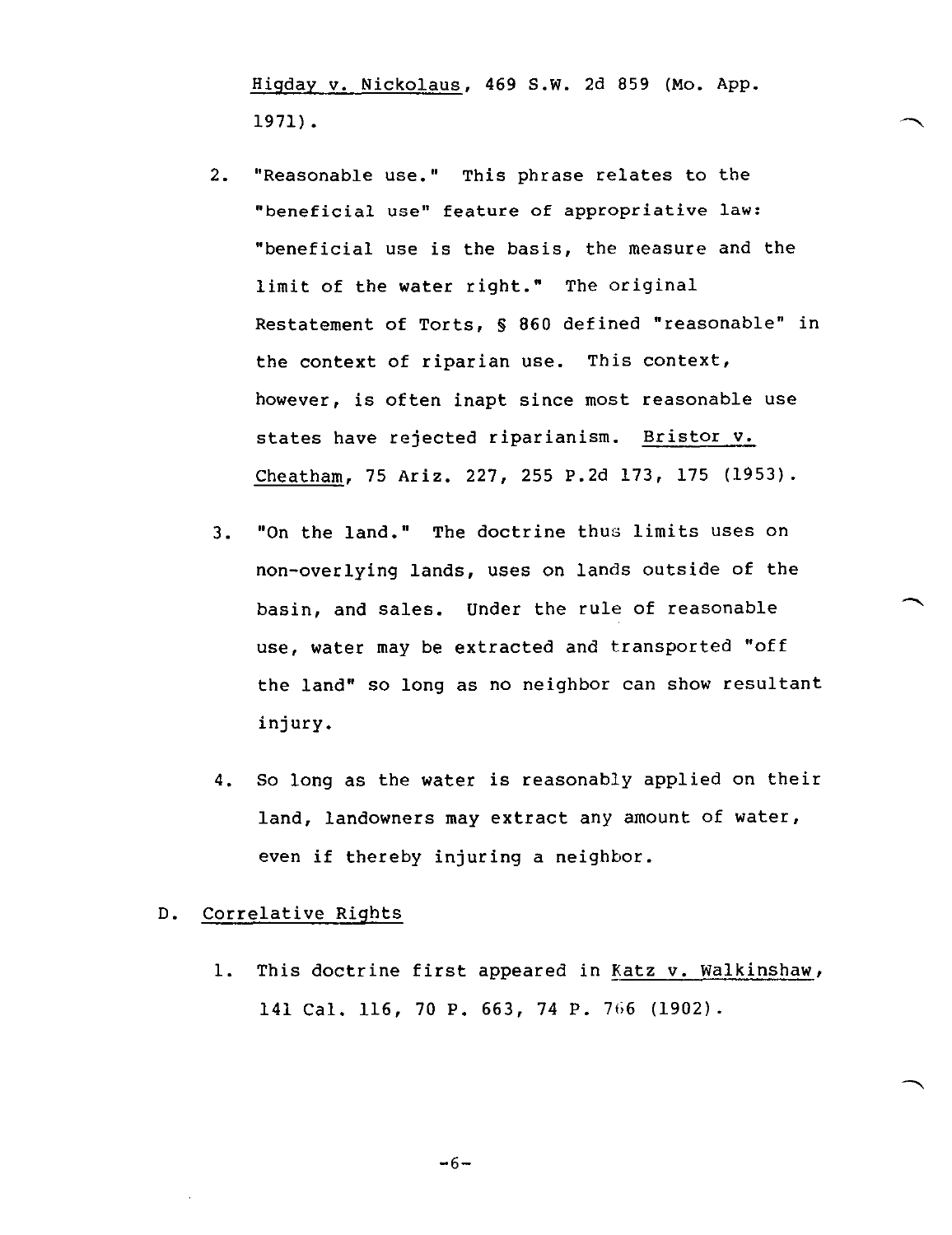- 2. Essentially, the doctrine limits the proprietary rights of overlying landowners by providing that when there is an inadequate groundwater supply for all users of the same underground source, they must prorate use in proportion to the relative percentage of land area they own over the underground source.
- 3. The California Supreme Court modified this in Pasadena v. Alhambra, 33 Ca1.2d 908, 207 P.2d 17 (1949), where it held that the various users of the Raymond Basin had established mutually prescriptive rights as against each other and must share proportionately in a reduction of the amount to be pumped.
- 4. This rule of Pasadena v. Alhambra was then limited in Los Angeles v. San Fernando, 14 Ca1.3d 199, 537 P.2d 1250 (1975), where the court held that a prescriptive right could not be asserted against a municipality; further, a prescriptive right cannot run against any nonmunicipal party unless that party had received adequate notice that a condition of overdraft existed.

#### E. The Restatement Rule

The Restatement of Torts (Second), § 858 (1979), provides as follows:

 $-7-$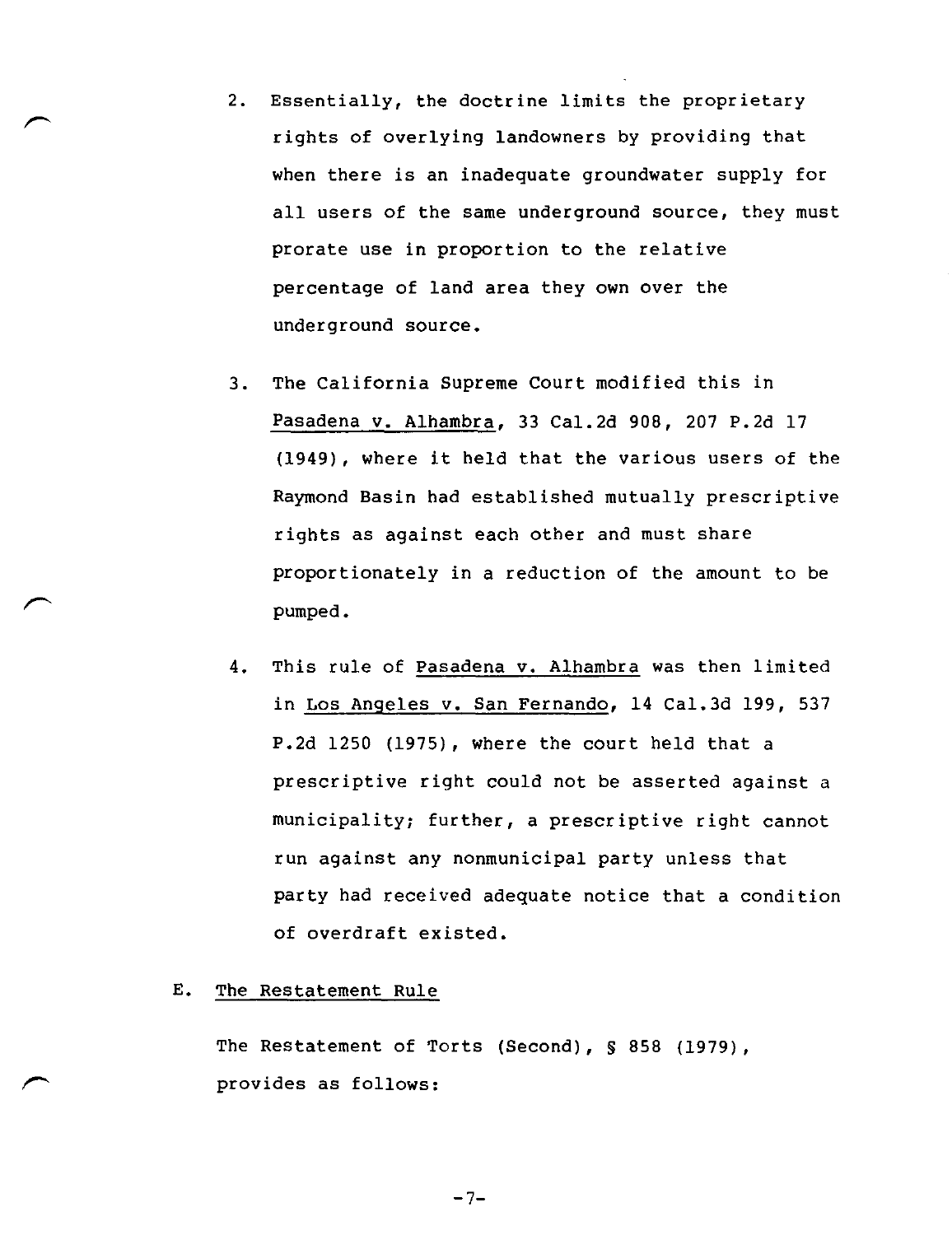(1) A proprietor of land or his grantee who withdraws ground water from the land and uses it for a beneficial purpose is not subject to liability for interference with the use of water by another, unless

(a) the withdrawal of ground water unreasonably causes harm to a proprietor of neighboring land through lowering the water table or reducing artesian pressure,<br>(b) the withdrawal of grour the withdrawal of ground water exceeds the proprietor's reasonable share of the annual supply or total store of ground water, or (c) the withdrawal of the ground water has a direct and substantial effect upon a watercourse or lake and unreasonably causes harm to a person entitled to the use of its water.

(2) The determination of liability under clauses (a), (b) and (c) of Subsection (1) is governed by the principles stated in §S 850 to 857 [regarding riparian rights].

#### IV. MODERN LEGISLATIVE ALLOCATION SCHEMES

#### A. Permit Systems

- 1. Legislation is generally based on prior appropriation. The administrative machinery requiring permits is of great importance. Substantive prior appropriation law governing surface water, however, is sometimes difficult to apply to groundwater.
- 2. The substantive law of prior appropriation: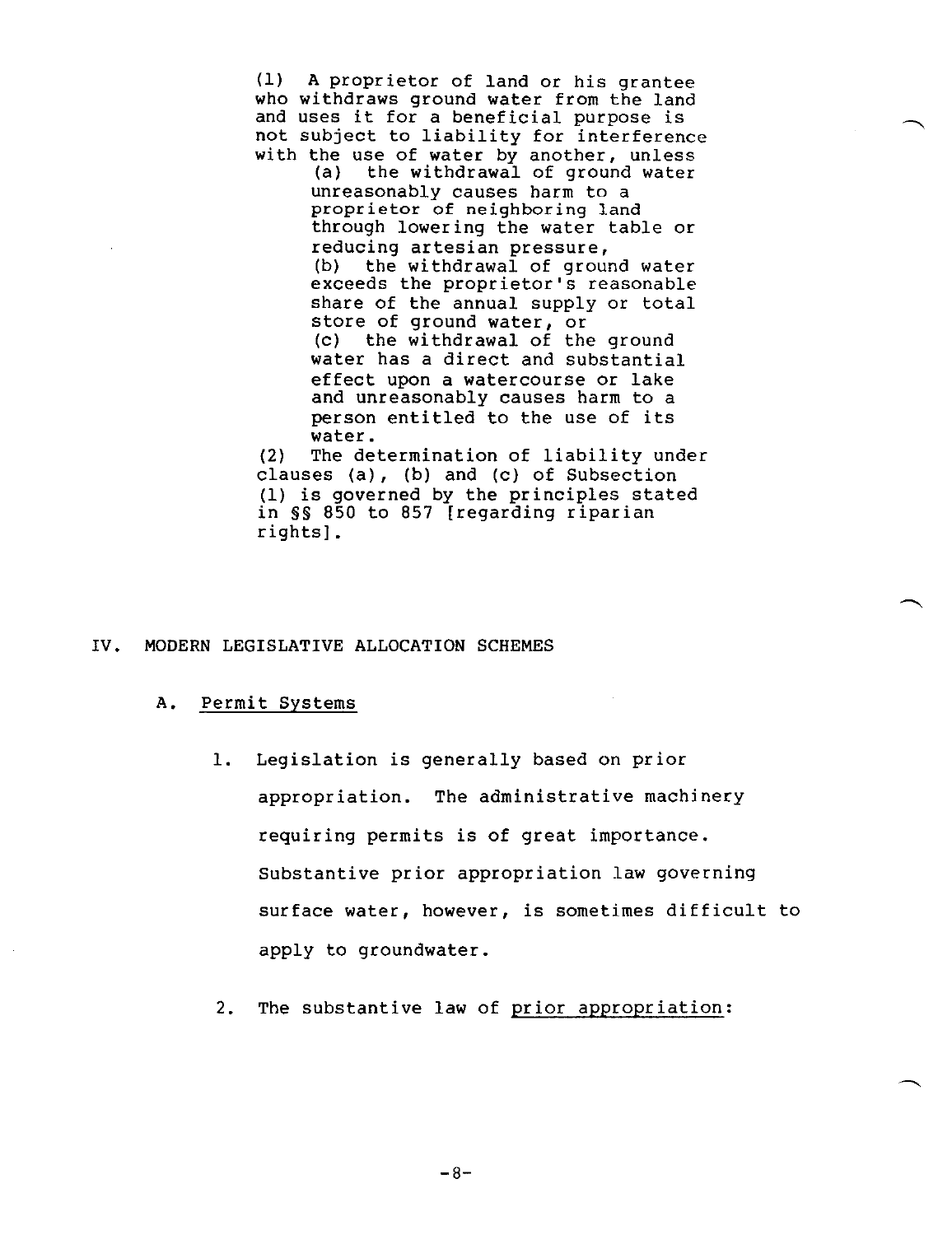- a. "First in time, first in right." Priority contingent on first use is a major distinguishing feature.
- b. The requirement of a diversion.
- c. The requirement of beneficial use.
- d. The prohibition against waste.
- 3. The principle of priority in time (closing headgates in inverse chronological order from most recent junior first to oldest senior last in times of shortage) is easy to apply to surface streams where shortage is relatively easy to ascertain. However, as a factual matter it is much more difficult to ascertain where there is a groundwater shortage.
- 4. The issue in groundwater appropriation lawsuits is not a claim of priority to an absolute amount of water. Rather, the claim is the right to pump uninfringed at a given pressure level. See Section V, below.
- 5. Several codes deal with the difficult question of groundwater mining, i.e., when extractions exceed recharge. Idaho forbids any form of groundwater mining. I.C. § 42-237a(g). Baker v. Ore-Ida Foods, Inc., 95 Idaho 575, 513 P.2d 627 (1973).

-9-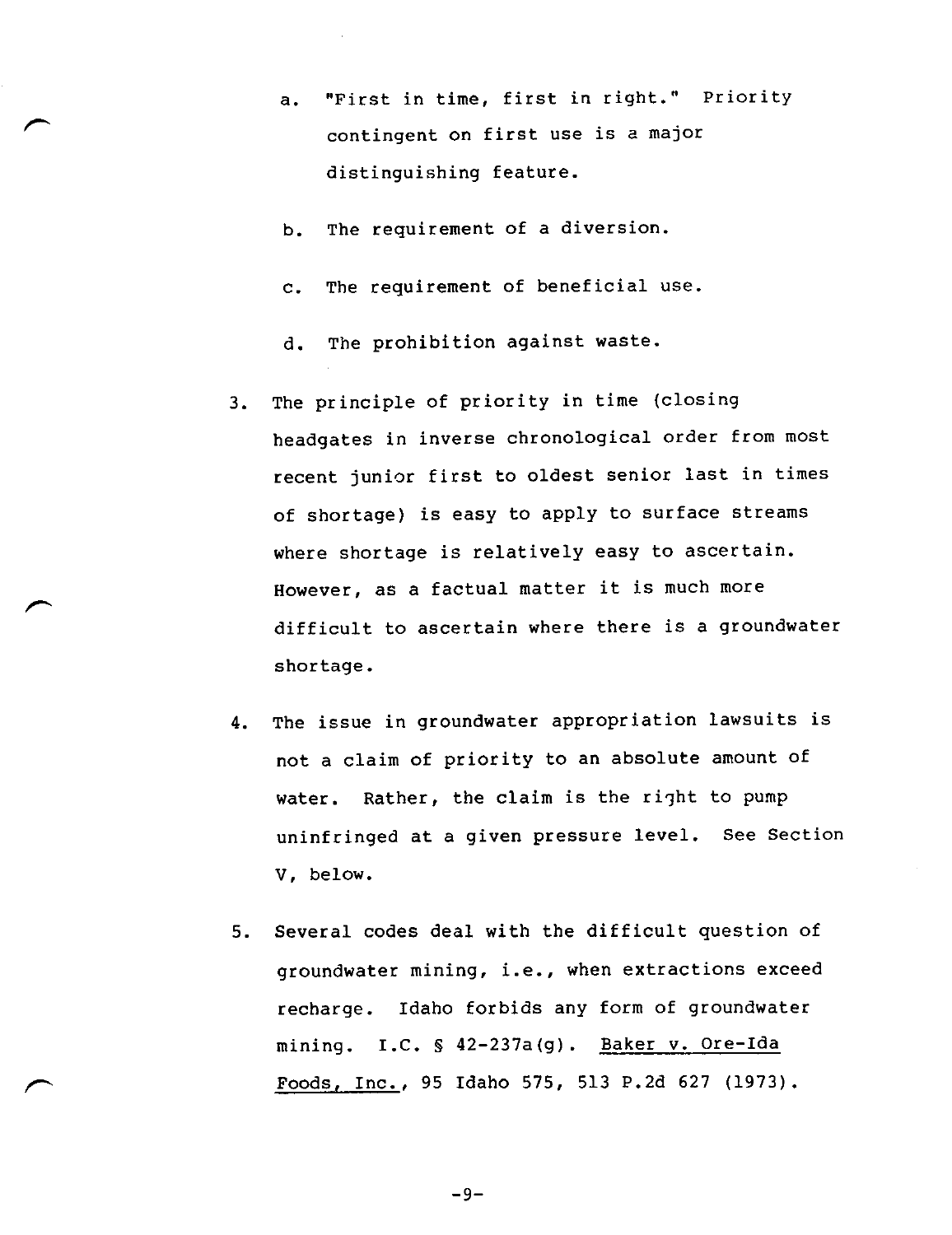Colorado and New Mexico both allow groundwater mining and acknowledge acquifer depletion is inevitable. In Colorado, in designated basins a rate of pumping is allowed that would result in a 40% depletion of the available groundwater over 25 years. C.R.S. 37-90-106. See Fundingsland v. Colorado Ground Water Comm'n. 171 Colo. 487, 468 P.2d 835 (1970) (administratively-developed threemile test). In non-designated, non-tributary basins, acquifer longevity of 100 years is assumed. C.R.S. 37-92-137(4). New Mexico works on a 40 year life. N.M.S.A. 72-12A-8 (1978).

#### B. Market Demand Theory

- 1. When the implemented allocative scheme fails and shortage occurs, there are, broadly speaking, two basic "schools" used for providing relief. One is the enactment of legislation that proscribes certain uses and announces what rights attach. See S C, infra. The second school is reliance on the free market to solve the overdraft problem.
- 2. For example, the choice between these two schools confronted the Arizona legislature before it enacted the 1980 Arizona Groundwater Management Act.
- 3. Those favoring the market-demand theory argued that

-10-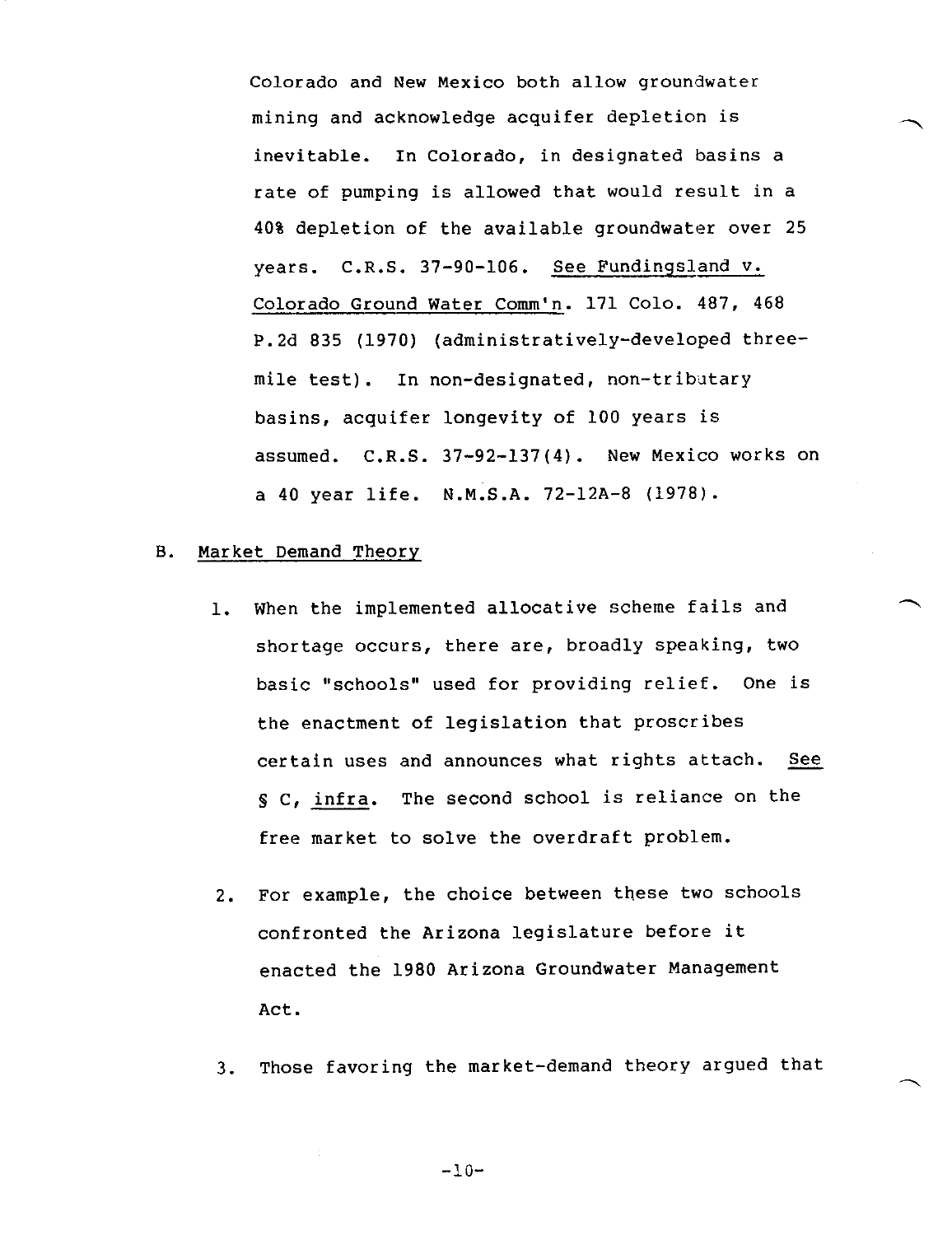since much agricultural land had already gone out of production because the cost of pumping water from increasing depths had made continued farming in those areas uneconomical, the combination of small profit margins and high pumping costs would result in termination of irrigation pumping long before acquifer depletion. Further, since most municipal and industrial users can afford to pump from deeper levels than can farmers, and since agriculture had been the largest water user in Arizona, it was argued that conservation would occur "naturally" from the operation of the free market.

- 4. Finally, market-demand theory advocates argued that cities could afford to purchase and retire agricultural land with developed water rights, so that the allegedly more valuable uses could expand without any additional acquifer depletion.
- 5. It is notable that in politically conservative Arizona this alternative was soundly rejected. See Kyl, The 1980 Arizona Groundwater Management Act: From Inception to Current Constitutional Challenge, 53 U. Colo. L. Rev. 471 (1982). See also Town of Chino Valley v. City of Prescott, 131 Ariz. 78, 638 P.2d 1324 (1981).
- C. Critical Area Legislation

 $-11-$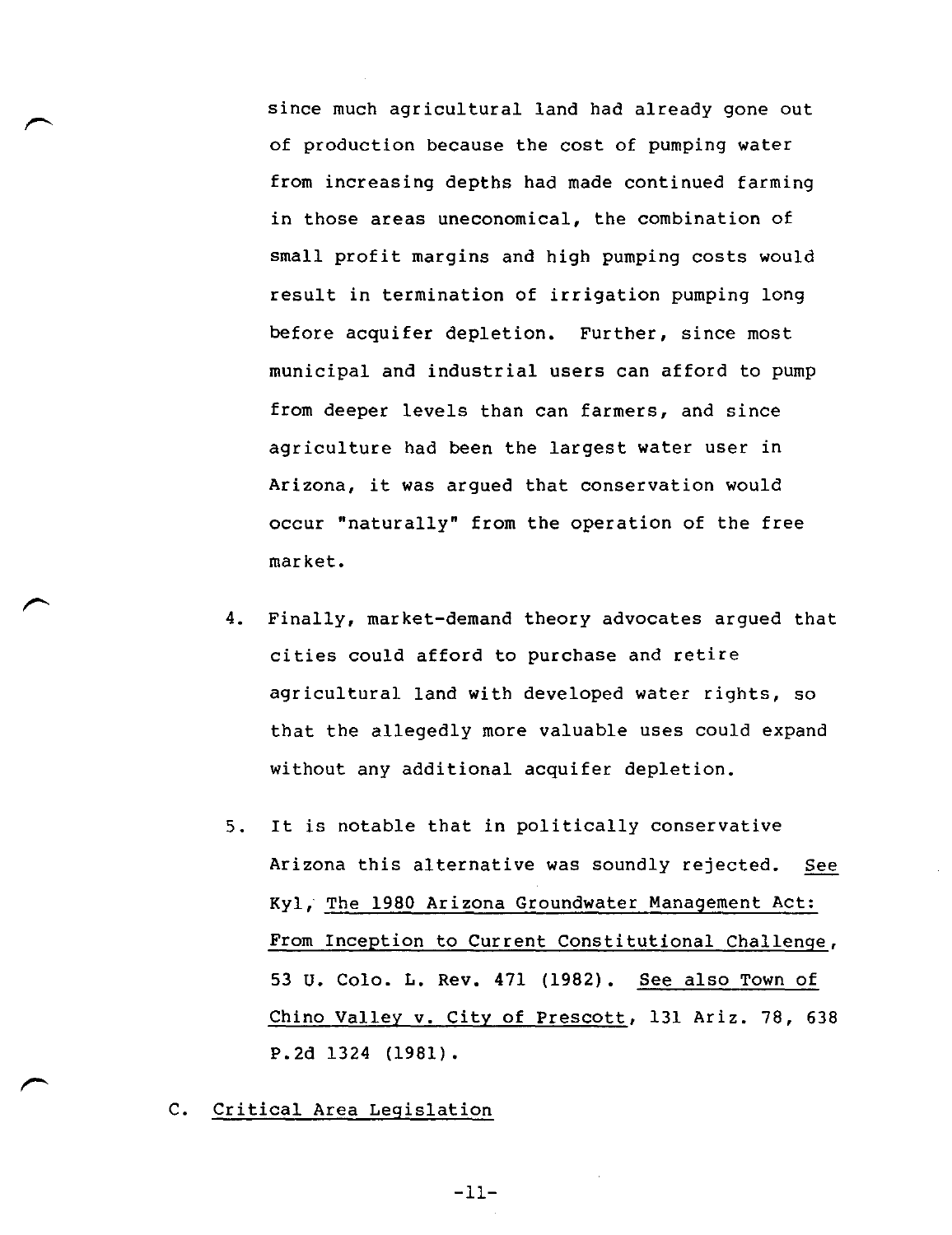- 1. Critical area designation is, in part, an acknowledgment by a state legislature that, despite whatever other method of allocation is employed in the state, extraction is exceeding recharge at a dangerous rate -- thereby necessitating legislative intervention.
- 2. The legislation typically provides authority for the state engineer to designate an area (often a basin) "critical." Once so designated, no new wells may be installed in the area. However, those wells existing in the area at the time of the designation are typically protected, even if when used they exceed the recharge rate. For an eloquent attack on this approach see, Southwest Engineering Co. v. Ernst, 79 Ariz. 403, 291 P.2d 764 (1955) (Cameron, C.J. dissenting).
- 3. An example of critical groundwater area statutorily defined:

"Critical groundwater area" is defined as any groundwater basin, or designated part thereof, not having sufficient groundwater to provide a reasonably safe supply for irrigation of cultivated lands, or other uses in the basin at the then current rates of withdrawal, or rates of withdrawal projected by consideration of valid and outstanding applications and permits, as may be determined and designated, from time to time, by the state reclamation engineer.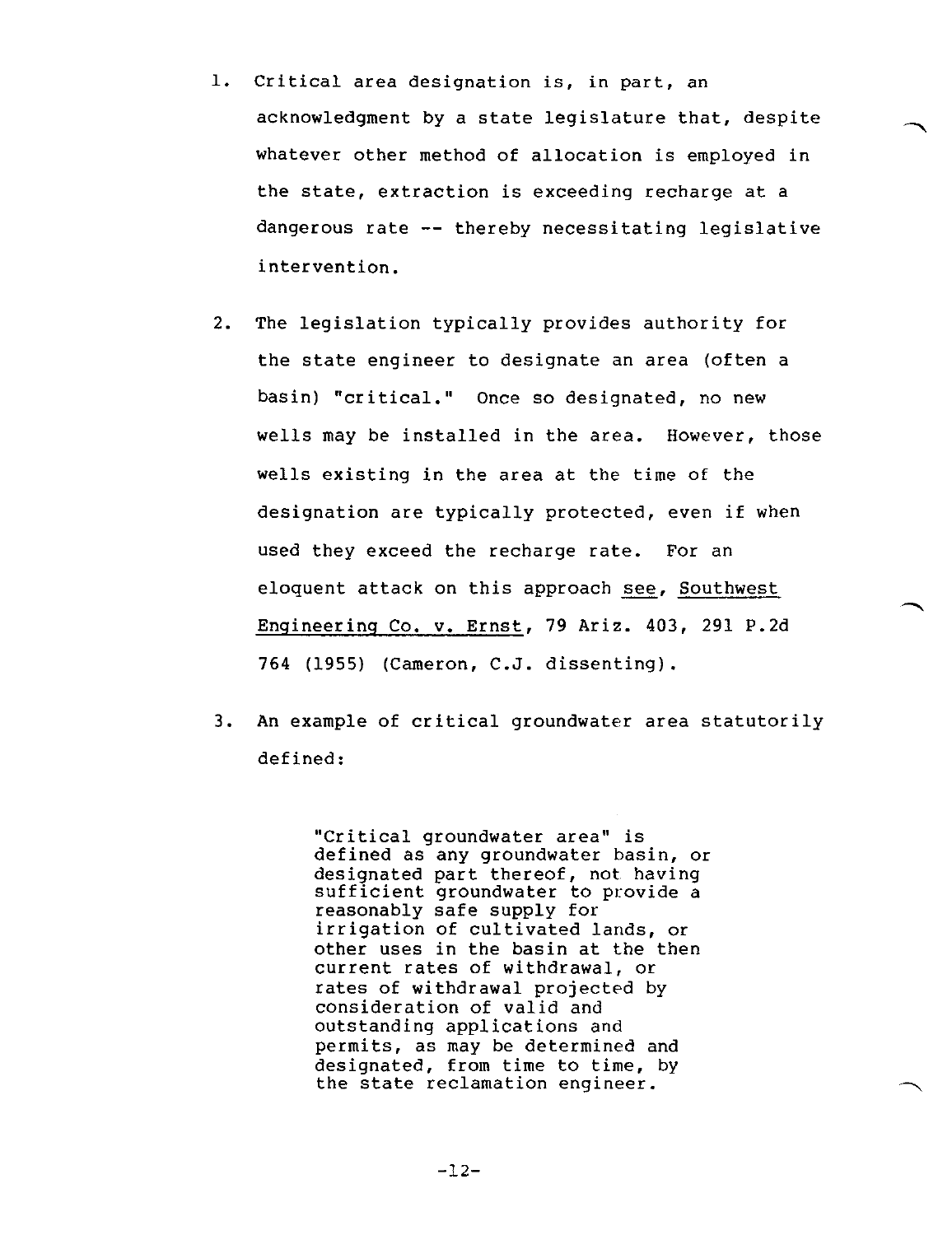Idaho Code S 42-233(a).

- 4. A recurring question here is whether the state engineer's evidence is sufficient to sustain a designation of a critical area. See, Tappen v. Smith, 92 Idaho 451, 444 P.2d 412 (1968).
- D. Conjunctive Use
	- 1. Conjunctive use defined: "[c]onjunctive use is the name applied to several different practices and processes employed to coordinate the use of ground and surface water in order to get the maximum economic benefits from both resources." Trelease, Conjunctive Use of Groundwater and Surface Water, 278 Rocky Mt. Min. L. Inst. 1853, 1854 (1982).
	- 2. However, conjunctive use connotes different meanings in different regions. In California it has been referred to as the underground storage of surface water. In Colorado it has been referred to the legal integration and use of tributary water. See, Hillhouse, Integrating Ground and Surface Water Use In An Appropriation State, 20 Rocky Mt. Min. L. Inst. 691, 692 (1975).
	- 3. In Colorado, "tributary groundwater" comes under the same system as surface waters. E.g., C.R.S. 37-92-102(a)(1); Matter of Arkansas River, 581 P.2d

-13-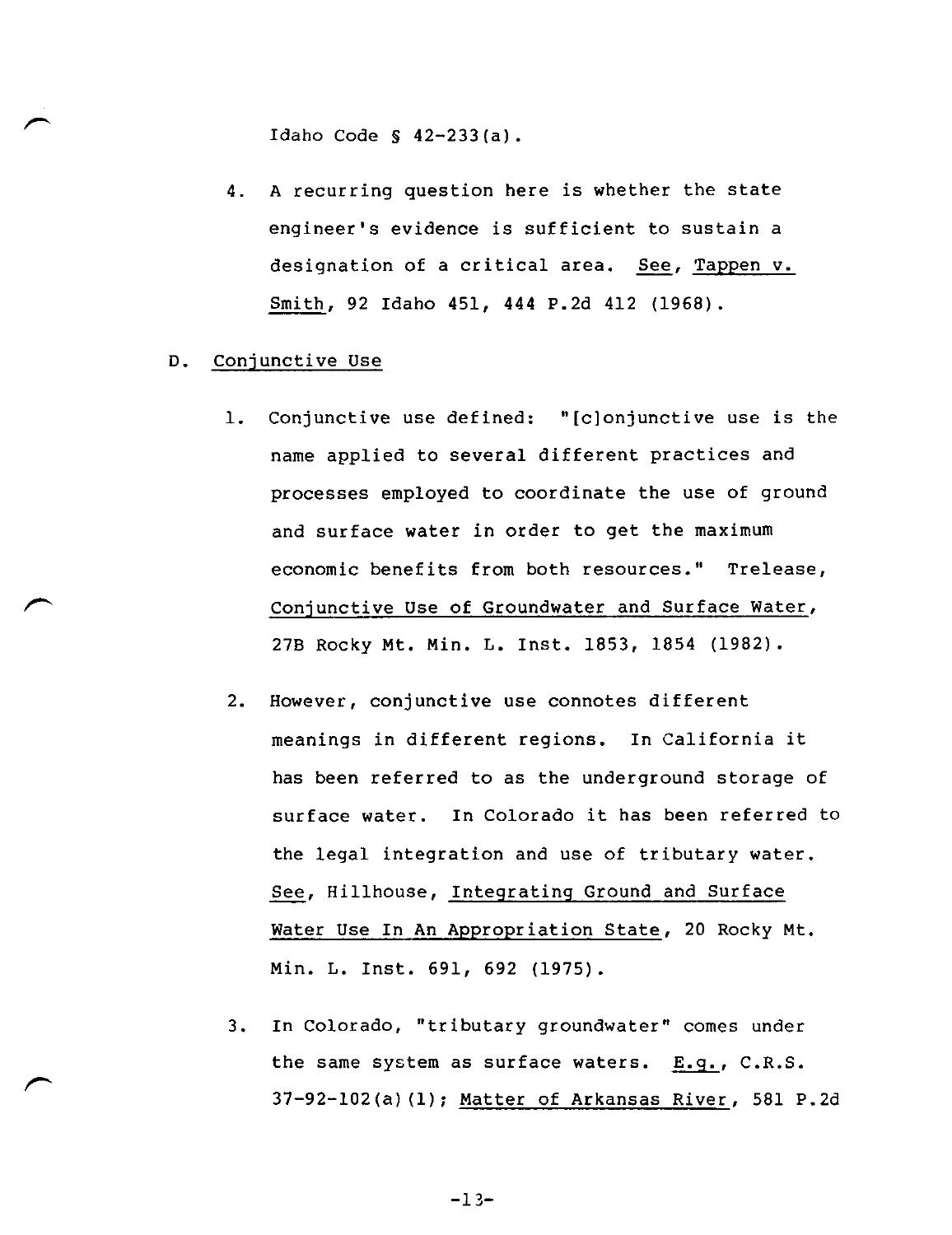293 (Colo. 1978); Cache LaPoudre Water Users Ass'n v. Glacier View Meadows, 191 Colo. 53, 550 P.2d 288 (1976) (example of plan of augmentation).

#### V. WELL-DEPTH LOWERING: THE ECONOMIC CONSIDERATIONS

#### A. Introduction

In economic terms, water is most efficiently allocated and the social welfare maximized when it is consumed to the point that demand equals marginal cost. The marginal cost of groundwater has two components. One is the internal component  $--$  the cost borne by the pumper. The other is the external component -- the costs imposed on all other pumping units by this one unit's decision to pump (e.g. lowering the water table thereby necessitating well deepening). The demand curve is a function of the value of the marginal product  $$ and the value is the price of the water multiplied by the change in amount of water applied. See generaly C. Meyers and A.D. Tarlock, WATER RESOURCE MANAGEMENT 679- 89 (1979).

-14-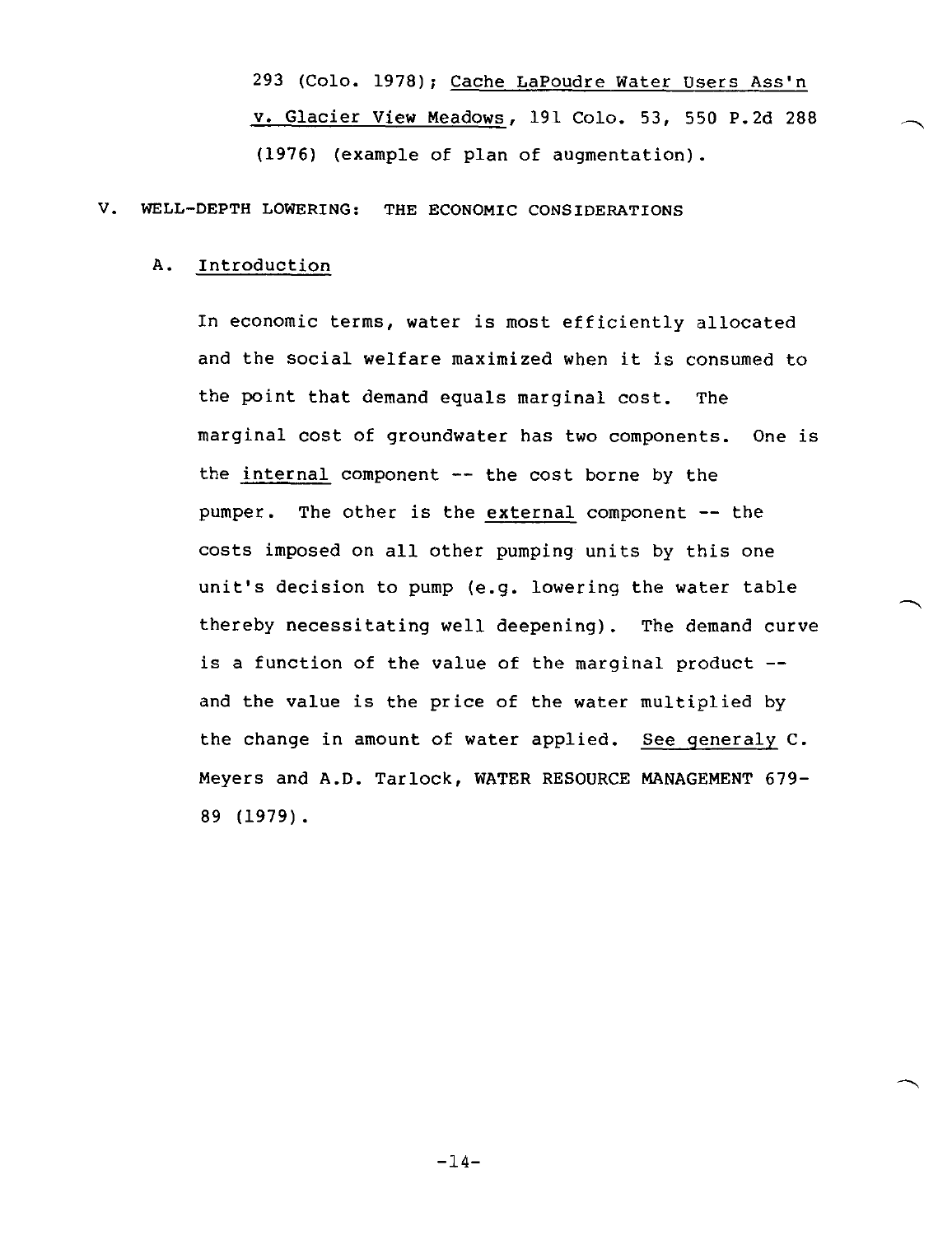

Optimality - 
$$
W_i
$$
  
\nPay own costs -  $W_2$   
\nJunior Like -  $W_3$ 

 $\overline{a}$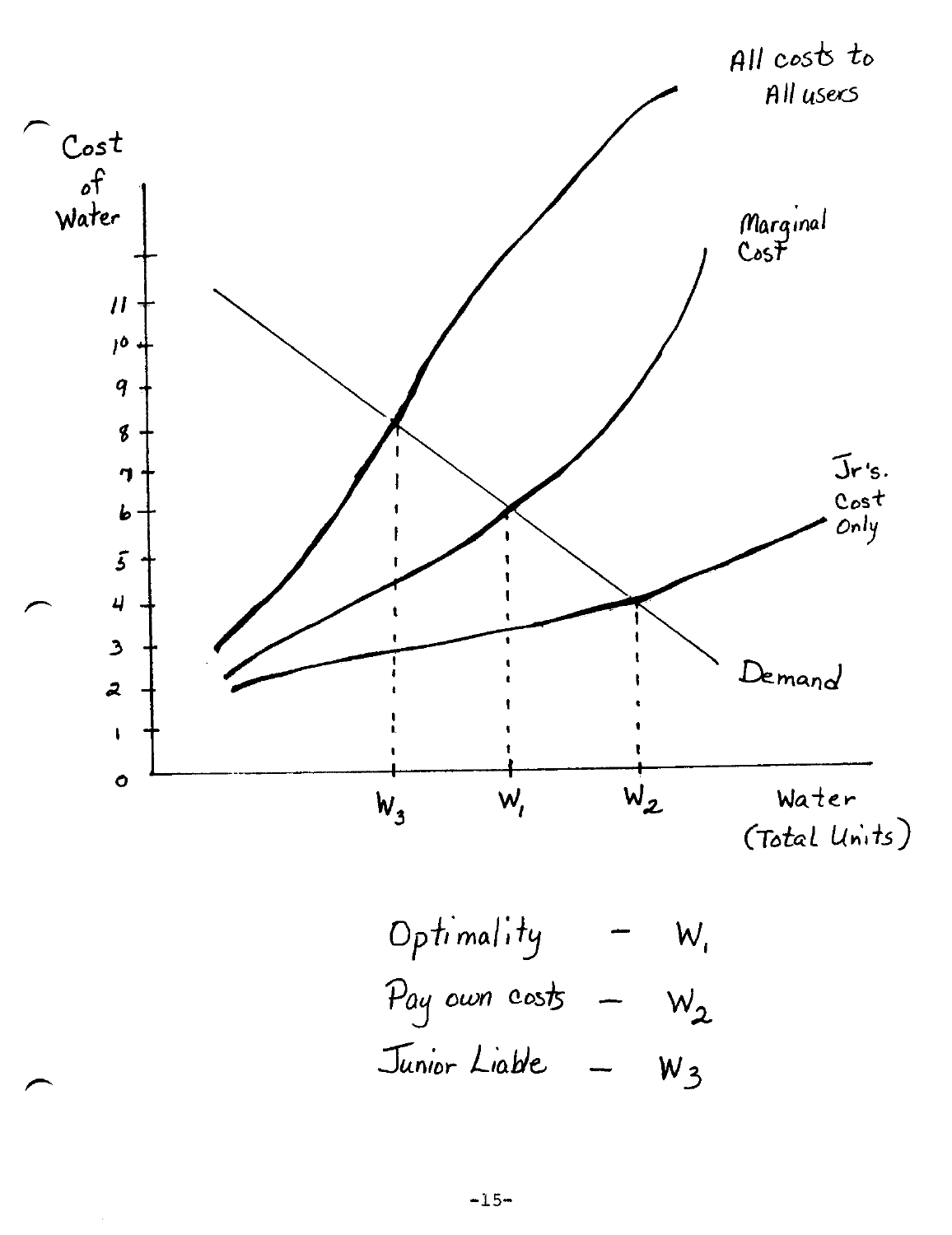#### B. Pay Own Costs

One solution to the problem created by a declining watertable is the rule advocated by the junior appropriator in Current Creek irr. co. v. Andrews, 9 Utah 2d 324, 344 P.2d 528 (1959), that each well user pays his or her own costs. External costs are ignored.

#### C. The Junior Liable Rule

Here, when the junior appropriator causes the water table to fall, the junior is required to pay not only his or her own expenses but the increased costs to the other pumpers caused by the decline in the water table.

This rule, essentially adopted by the Current Creek court, has been criticized for over-burdening the junior appropriator with all external costs when the decline in the water table is a result of the junior's additional pumping and the established senior's continued pumping. Were the seniors not to pump when the junior began, the junior would not have to pump from the lower depth.

#### D. The Rule of Proportionality

An alternative to arbitrary assigning all external costs to the last junior pumper is the rule of porportionality. Here each pumper would pay a part of the external marginal costs in proportion to the

-16-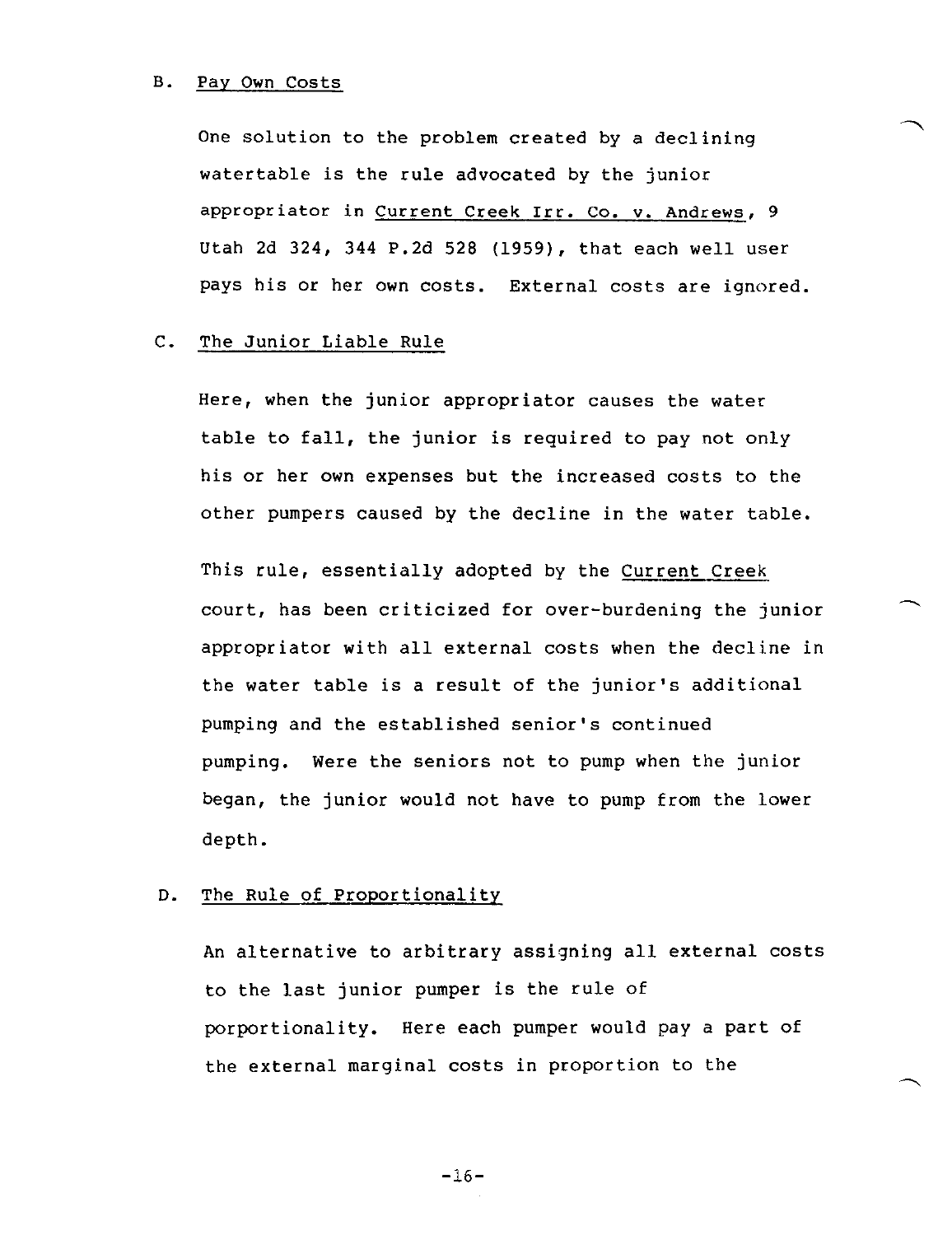quantities pumped.

Friedman, The Economics of the Common Pool: Property Rights in Exhaustible Resources, 18 U.C.L.A. L. Rev. 855 (1971), argues that to achieve an optimal production rate, the bias toward early production must be eliminated. This can be achieved through the imposition of reciprocal externalities by one pumper on another and assigned "in some manner proportional to every owner's alloted share of the total volume of the pool, not the total volume produced in any one time period. . . .The formula envisions compensatory payments from producers of earlier units to producers of later units." Id. at 877. Although this theory may come close to pure optimality, its implementation would likely be administratively complex and expensive.

VI. WELL-DEPTH LOWERING: SOME ILLUSTRATIVE CASES

A. Colorado Springs v. Bender, 148 Colo. 458, 366 P.2d 552 (1961). The rule of Bender is that a senior's groundwater diversion must be reasonable so that the senior "is not entitled to command the whole or a substantial flow of the stream merely to facilitate his taking the fraction of the whole to which he is entitled. . . .[P]riority of appropriation does not give a right to an inefficient means of diversion . . . . "

 $-17-$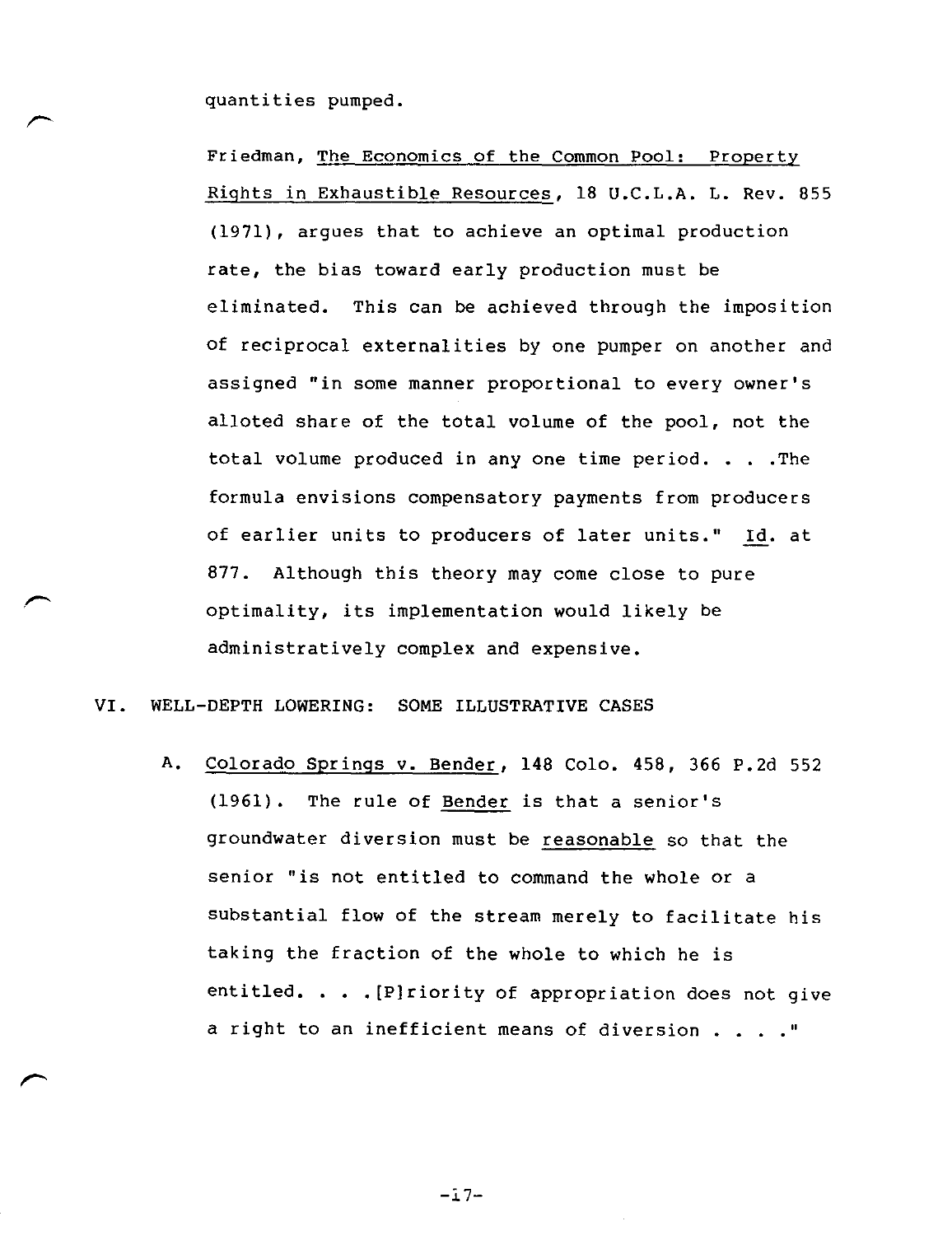B. Maerz v. U.S. Steel Co., 116 Mich. App. 710, 323 N.w.2d 524 (1982).

Plaintiff homeowners sued defendant quarry for lowering the water level in a well that was plaintiffs' exclusive source of water. The defendant argued that Michigan recognized reasonable use for waters extracted and used "off" the land and also recognized the English (absolute ownership) rule for waters extracted and used "on" the land. Since the water extracted from the quarry was used at the quarry, defendants argued they had an absolute right to extract at any rate they desired. The court rejected this argument, holding that extraction of underground water for a purpose connected with the land from which it is withdrawn is not per se unactionable. The Restatement (Second) rule was adopted.

C. Wiggins v. Brazil Coal and Clay Corp., \_\_\_\_ Ind. App. , 440 N.E. 2d 495 (1982).

Plaintiff lake front property owners sued for damages and to enjoin defendant mining company from pumping groundwater out of its mining pits. The defendant's pumping damaged plaintiffs by lowering the level of the lake. The court followed the recommendations of the Restatement of Torts (Second) § 858 in determining what is "reasonable." The court, prompted by the demands of equity, departed from stare decisis and the traditional common law rules, and held for the plaintiffs. Since

-18-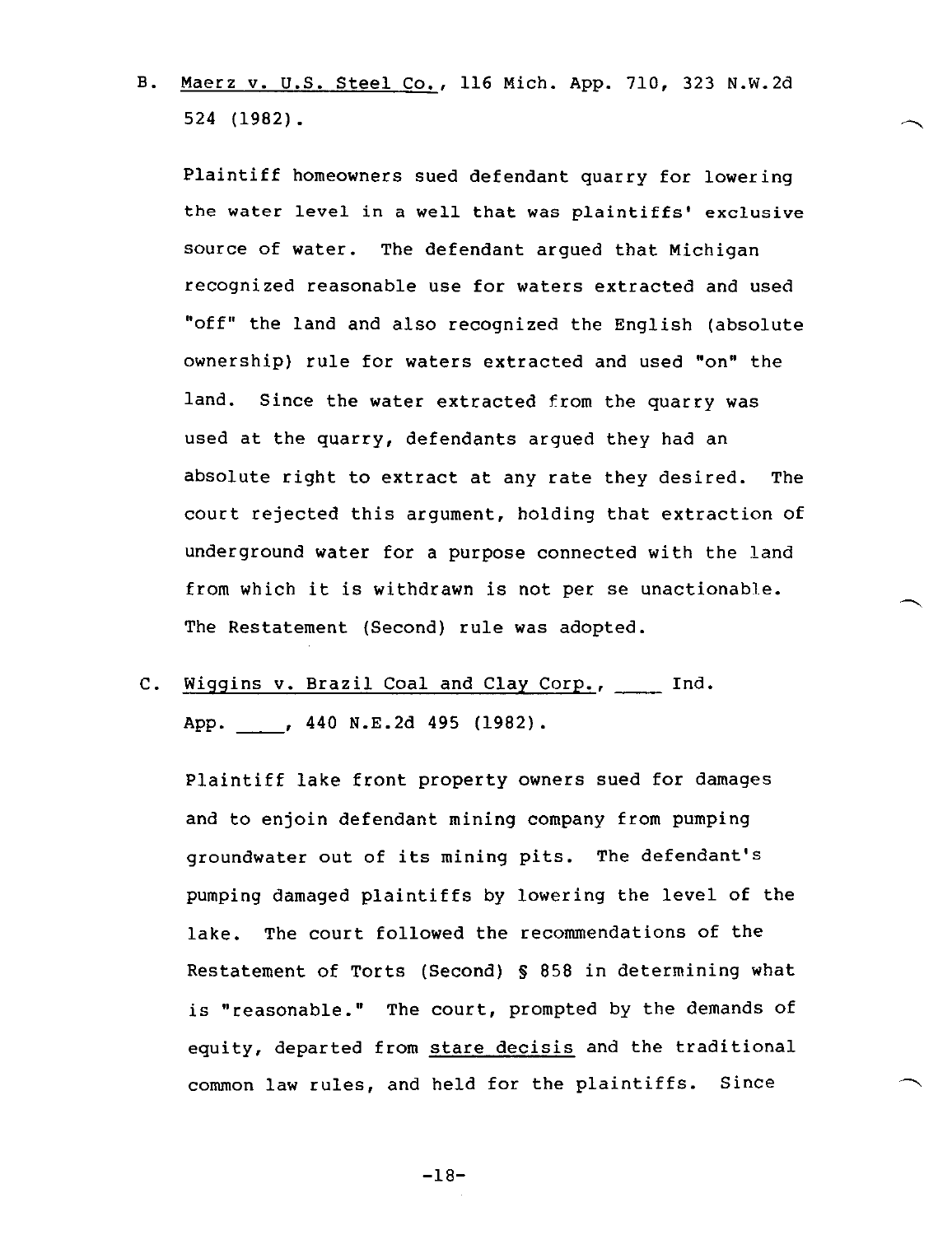the defendant was a mine operation, the court reasoned: "we have no doubt that it is necessary for [defendant] to dewater its pits in order to mine coal. However, a principle of modern law is that a business should bear its own costs, burdens, and expenses of its operation because they can be distributed to the consumer through the price mechanism." 440 N.E.2d at 501. Thus the court departed from long established law to impose costs on neighboring landowners who extract groundwater depending on the nature of the landowner.

D. Prather v. Eisenmann, 200 Neb. 1, 261 N.W.2d 766 (1978).

Plaintiffs, domestic well-users, sued neighbor defendants, who extracted groundwater for irrigation. The court relied upon a user-preference statute giving first priority to domestic users, then agricultural users, then manufacturing and industrial users. The defendant irrigators were required to pay plaintiffs' increased pumping costs. The court found no preference or priority between domestic users: "[e]very overlying owner has an equal right to a fair share of the underground water for domestic purposes. If [well water levels are] lowered by other domestic users, plaintiffs would still be entitled to no relief so long as they still could obtain water by deepening their wells." The court left open the question of who pays if an acquifer is mined.

-19-